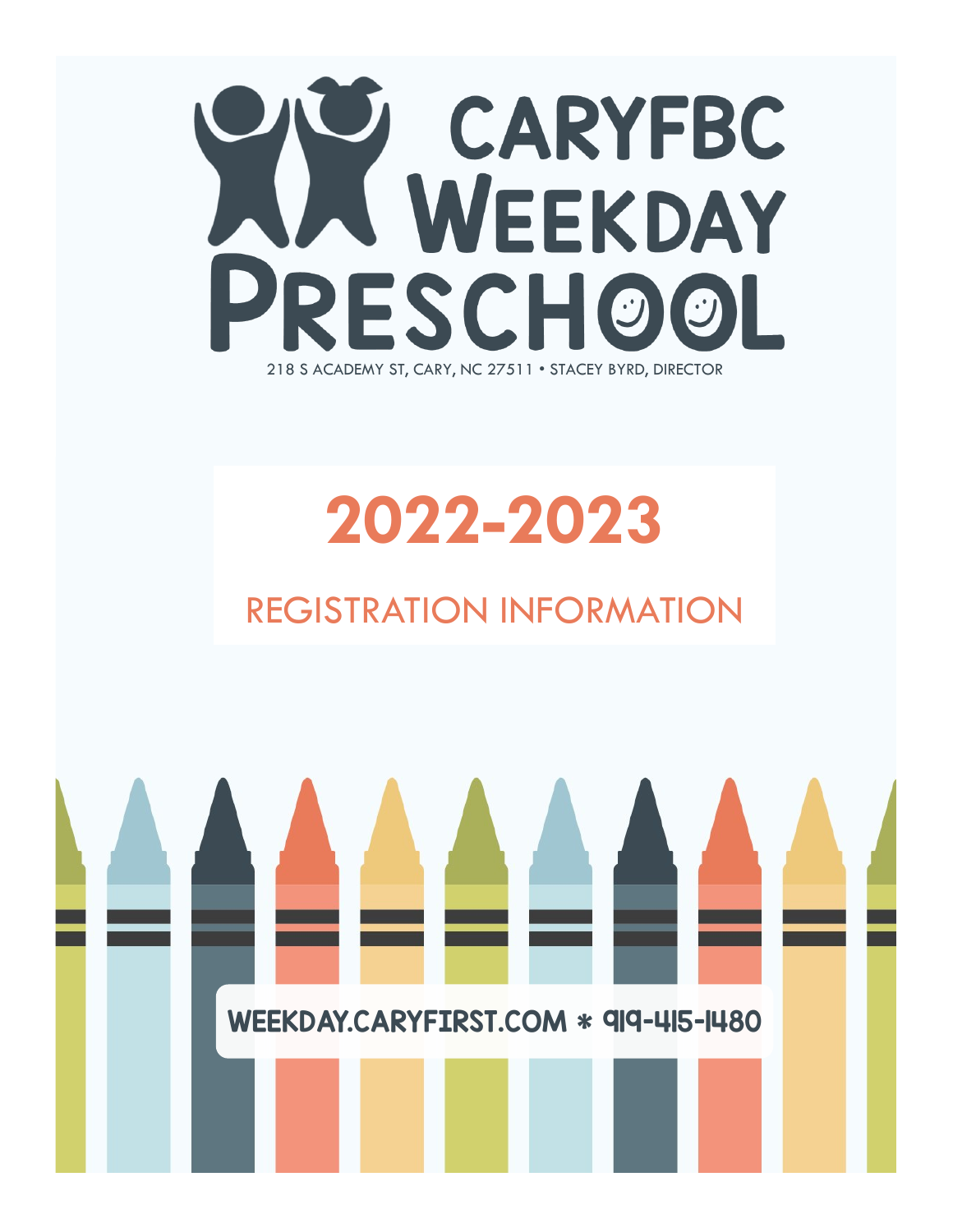

## **CLASS & FEE INFORMATION**

REGISTRATION FEE (ONE-TIME, NON-REFUNDABLE) \$125 (1ST CHILD); \$75 (EACH ADDITIONAL CHILD)

Classes below are representative of the current class offerings and planned offerings for 2022-2023 and are subject to change based on interest and staff availability.

| <b>CLASS/DAYS</b>                                                          | <b>AGE REQUIREMENT</b>                                  | <b>MONTHLY TUITION</b> | <b>SUPPLY FEE</b><br>(ONE TIME, NON-REFUNDABLE) |
|----------------------------------------------------------------------------|---------------------------------------------------------|------------------------|-------------------------------------------------|
| <b>18 MONTH OLDS</b><br>$(2$ DAYS)                                         | MUST BE 1 YEAR OLD BY<br><b>FEBRUARY 28, 2022</b>       | \$205                  | \$50                                            |
| <b>YOUNGER</b><br><b>TWO YEAR OLDS</b><br>$(2$ DAYS)                       | MUST BE 2 YEARS OLD BY<br><b>AUGUST 31, 2022</b>        | \$205                  | \$50                                            |
| <b>OLDER</b><br><b>TWO YEAR OLDS</b><br>$(2$ DAYS)                         | MUST BE 2 YEARS OLD BY<br><b>FEBRUARY 28, 2022</b>      | \$205                  | \$50                                            |
| <b>TWO YEAR OLDS</b><br>$(4$ DAYS)                                         | MUST BE 2 YEARS OLD BY<br><b>AUGUST 31, 2022</b>        | \$265                  | \$50                                            |
| <b>THREE YEAR OLDS</b><br>MON/WED/FRI<br>$(3$ DAYS)                        | MUST BE 3 YEARS OLD BY<br><b>AUGUST 31, 2022</b>        | \$230                  | \$50                                            |
| <b>THREE YEAR OLDS</b><br><b>MON-FRI</b><br>$(5$ DAYS)                     | MUST BE 3 YEARS OLD BY<br><b>AUGUST 31, 2022</b>        | \$290                  | \$50                                            |
| <b>FOUR YEAR OLDS</b><br><b>MON-THU</b><br>$(4$ DAYS)                      | MUST BE 4 YEARS OLD BY<br><b>AUGUST 31, 2022</b>        | \$275                  | \$60                                            |
| <b>FOUR YEAR OLDS</b><br><b>MON-FRI</b><br>$(5$ DAYS)                      | <b>MUST BE 4 YEARS OLD BY</b><br><b>AUGUST 31, 2022</b> | \$300                  | \$60                                            |
| <b>TRANSITIONAL</b><br><b>KINDERGARTEN</b><br><b>MON-FRI</b><br>$(5$ DAYS) | MUST BE 5 YEARS OLD BY<br><b>DECEMBER 31, 2022</b>      | \$325                  | \$90                                            |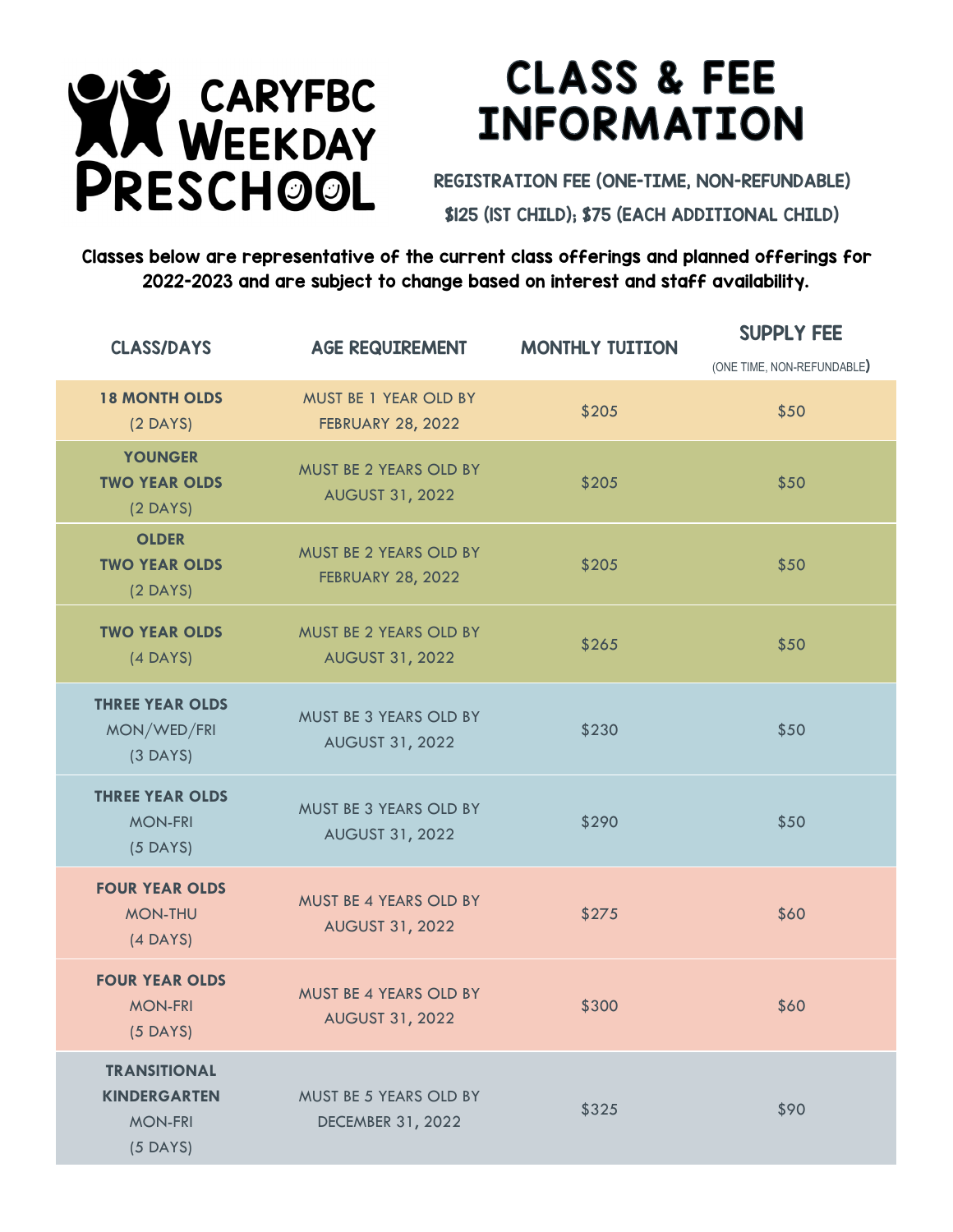

## 2022-2023 Application

(Please Print All Information)

**A Non-Refundable Registration Fee must accompany the application. For the first child in a family, the Fee is \$125. For any additional child(ren) in the same family, the Fee is \$75.**

FOR OFFICE USE ONLY:

| Class<br>Date Rec'd |                 |      |
|---------------------|-----------------|------|
| Payment Cash Check# |                 |      |
| Rec'd By            | Date            |      |
| Tuition \$          | Reg Fee         | - \$ |
| Sup Fee \$          | <b>Total Pd</b> |      |

|                                                                                                                 |                                                                                                                       |                                                                                                                               |                                                                                                                       |  | $\Box$ Boy $\Box$ Girl |
|-----------------------------------------------------------------------------------------------------------------|-----------------------------------------------------------------------------------------------------------------------|-------------------------------------------------------------------------------------------------------------------------------|-----------------------------------------------------------------------------------------------------------------------|--|------------------------|
|                                                                                                                 |                                                                                                                       |                                                                                                                               | <u> 1989 - Johann Harry Harry Harry Harry Harry Harry Harry Harry Harry Harry Harry Harry Harry Harry Harry Harry</u> |  |                        |
|                                                                                                                 |                                                                                                                       |                                                                                                                               |                                                                                                                       |  |                        |
|                                                                                                                 |                                                                                                                       |                                                                                                                               |                                                                                                                       |  |                        |
| <b>Parents' Marital Status (circle)</b> Married                                                                 | Single<br>Divorced                                                                                                    | Other                                                                                                                         |                                                                                                                       |  |                        |
|                                                                                                                 |                                                                                                                       |                                                                                                                               |                                                                                                                       |  |                        |
|                                                                                                                 |                                                                                                                       |                                                                                                                               |                                                                                                                       |  |                        |
|                                                                                                                 |                                                                                                                       |                                                                                                                               |                                                                                                                       |  |                        |
| <b>CLASS REQUEST (circle)</b><br>Age                                                                            | 18mos 2s 3s 4s TK Number of Days Per Week 1 2 3 4 5                                                                   |                                                                                                                               | Days of the Week M T W Th F                                                                                           |  |                        |
| <b>MOTHER'S INFORMATION</b>                                                                                     |                                                                                                                       | <b>FATHER'S INFORMATION</b>                                                                                                   |                                                                                                                       |  |                        |
| <b>Mother's First Name</b>                                                                                      |                                                                                                                       | <b>Father's First Name</b>                                                                                                    |                                                                                                                       |  |                        |
| <b>Mother's Last Name</b>                                                                                       |                                                                                                                       | <b>Father's Last Name</b>                                                                                                     |                                                                                                                       |  |                        |
| <b>Mother's Employer</b>                                                                                        |                                                                                                                       | <b>Father's Employer</b>                                                                                                      |                                                                                                                       |  |                        |
| Mother's Cell #                                                                                                 |                                                                                                                       | <b>Father's Cell #</b>                                                                                                        |                                                                                                                       |  |                        |
| Mother's Work #                                                                                                 | <u> La componenta de la componenta de la componenta de la componenta de la componenta de la componenta de la comp</u> | Father's Work #                                                                                                               |                                                                                                                       |  |                        |
| Mother's Email                                                                                                  | <u> 1989 - Jan Barat, margaret eta biztanleria (h. 1989).</u>                                                         | <b>Father's Email</b>                                                                                                         | <u> 1989 - Johann Barbara, margaret eta idazlea (h. 1989).</u>                                                        |  |                        |
| Please list two adults to call in an emergency if the parents cannot be reached:<br><b>Name</b><br><b>Phone</b> |                                                                                                                       | Name<br><u> Alexandria de la contexta de la contexta de la contexta de la contexta de la contexta de la contexta de la c</u>  |                                                                                                                       |  |                        |
|                                                                                                                 |                                                                                                                       |                                                                                                                               |                                                                                                                       |  |                        |
| Please list additional adults who have permission to pick up your child(ren)                                    |                                                                                                                       |                                                                                                                               |                                                                                                                       |  |                        |
| <b>Name</b>                                                                                                     |                                                                                                                       | Name<br><u> 1989 - Johann Johann Stoff, deutscher Stoffen und der Stoffen und der Stoffen und der Stoffen und der Stoffen</u> |                                                                                                                       |  |                        |
| <b>Name</b>                                                                                                     |                                                                                                                       | Name                                                                                                                          |                                                                                                                       |  |                        |
|                                                                                                                 |                                                                                                                       |                                                                                                                               |                                                                                                                       |  |                        |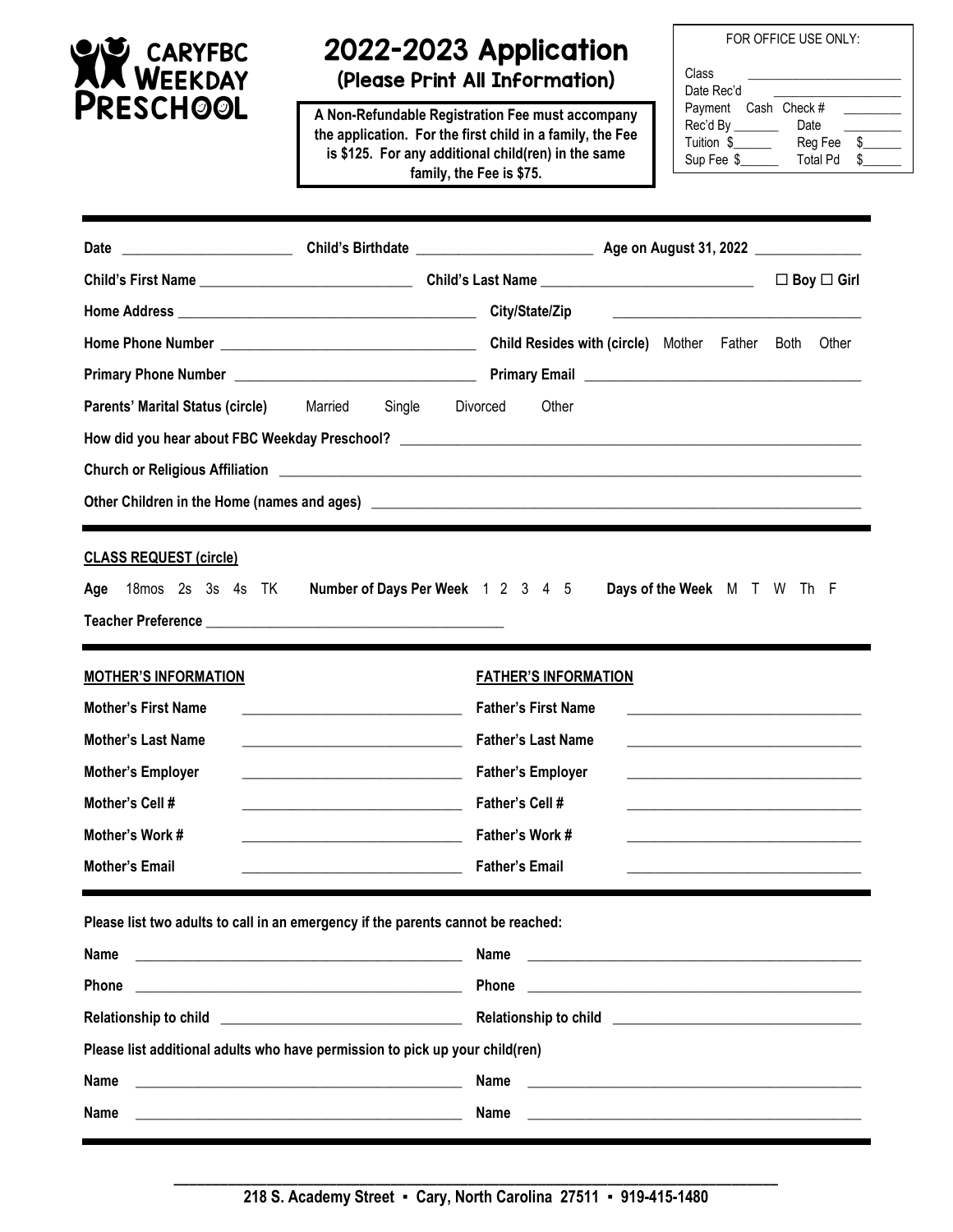

(Please Print All Information) Page 2 of 2

#### **MEDICAL/DEVELOPMENTAL INFORMATION**

Please list any medical issue(s) we should be aware of (allergies, medications, etc.) \*\*Additional forms may be required based on type of medical issue(s) listed.

| Has your child ever been evaluated or screened for developmental concerns? | If yes, please explain: |  |
|----------------------------------------------------------------------------|-------------------------|--|
|                                                                            |                         |  |

Does your child have an IEP (Individualized Education Plan) or an IFSP (Individualized Family Service Plan)? \_\_\_\_\_\_ *If yes, please submit a copy of the IEP or IFSP with this application for review by the Director.*

#### **PLEASE READ AND INITIAL EACH ITEM BELOW**

#### **\_\_\_\_\_\_ Classroom Photographs**

I give permission for my child to be included in individual and/or group photos taken at preschool or on field trips. These photos may be used within the classroom or on crafts or sent to parents via email or text. Names may or may not be listed with the photos.

#### **\_\_\_\_\_\_ Website/Social Media Photographs**

I give permission for my child to be included in group photos taken at preschool or on field trips. These photos may be used on our website and social media pages. No names will be listed with any photos.

#### **\_\_\_\_\_\_ Rosters**

I give permission for my child's basic information (name, parents' names, telephone number, and email addresses) to be listed on my child's class roster and distributed to our Parent Committee Chair, and the Room Representative for my child's class.

#### **\_\_\_\_\_\_ Field Trips (4s and TK only)**

I give permission for my child to participate in occasional, supervised field trips with his/her class. I understand that I will be informed in advance of the date and destination of each trip.

#### **\_\_\_\_\_\_ Tuition**

I understand that tuition for the month of September is due by July 1, 2022, and is non-refundable. Failure to pay may result in the termination of my child's enrollment. I also understand that monthly tuition paid during the school year is due by the  $10<sup>th</sup>$  of each month of preschool starting with September's payment which pays for the month of October and ending with April's payment which pays for the month of May. Once a tuition payment has been made, it is non-refundable.

#### **\_\_\_\_\_\_ Potty Training**

I understand that my child must be completely potty trained to be enrolled in the 3s, 4s and TK classes. Completely potty-trained means that the child wears underwear, not diapers or pull-ups, and is able to take care of his/her toileting needs with minimal assistance from a teacher.

#### **\_\_\_\_\_\_ Emergency Care**

I authorize the FBC Weekday Preschool Director or another staff member at FBC Weekday Preschool, or at FBC, to secure transportation for my child to a doctor or hospital should I not be available. I further authorize medically qualified personnel to administer any medical attention deemed necessary in an emergency situation. I agree to be financially responsible for any costs incurred.

**I agree to abide by all of the policies of FBC Weekday Preschool and understand that failure to do so may result in my child's dismissal. I further understand that falsification of the information on this form may result in my child's dismissal.**

| <b>Parent/Guardian Printed Name</b> | <b>Relationship to Child</b> |
|-------------------------------------|------------------------------|
| Signature                           | <b>Date</b>                  |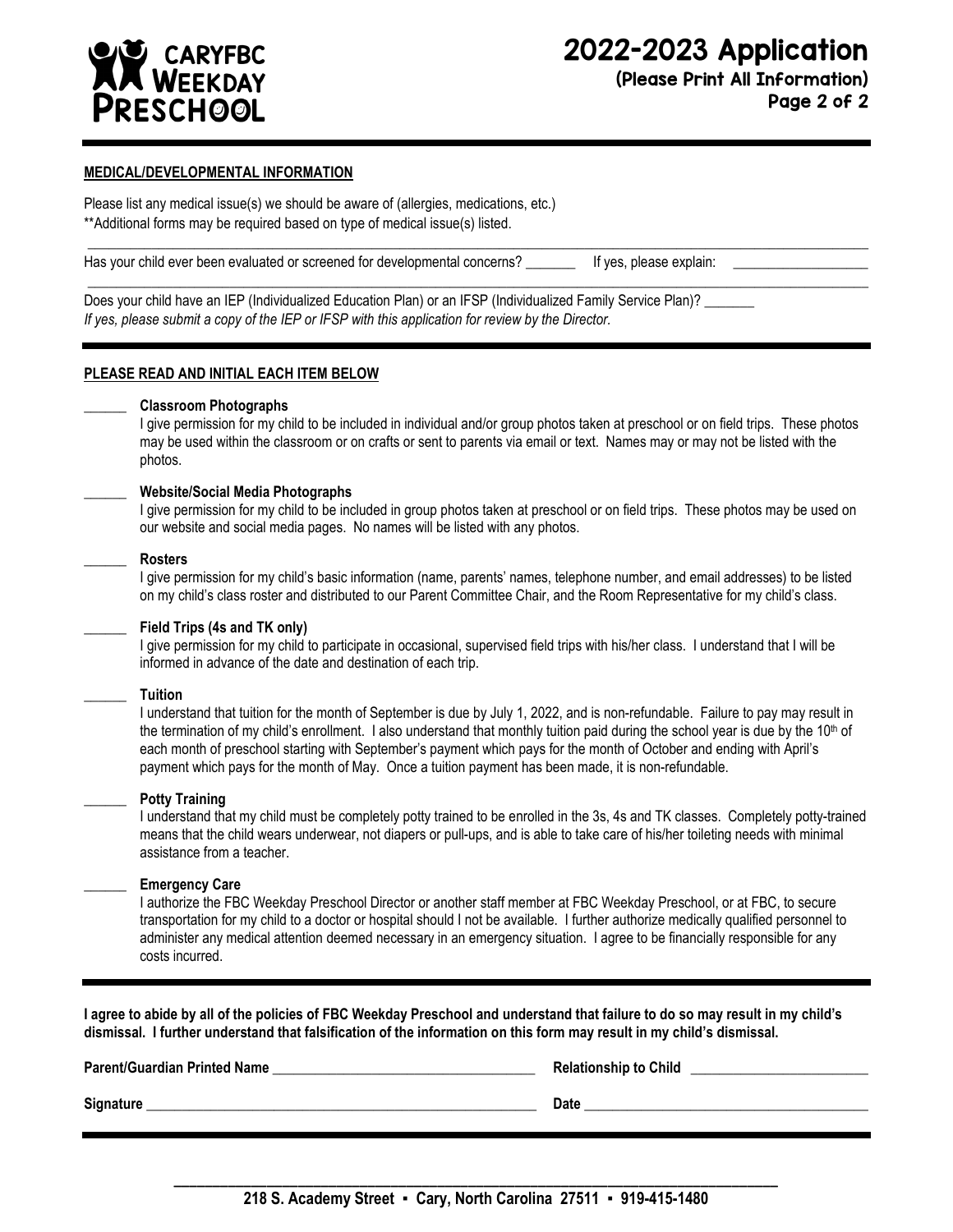## 2022-2023 CHILD HISTORY



Child's Name **\_\_\_\_\_\_\_\_\_\_\_\_\_\_\_\_\_\_\_\_\_\_\_\_\_**

### Family Information

Please list for us anyone other than the mother and the father who will be caring for your child:

| Siblings:<br>Name | Date of Birth                                                      | <b>School Attending</b>                                                                                           | Grade |
|-------------------|--------------------------------------------------------------------|-------------------------------------------------------------------------------------------------------------------|-------|
|                   |                                                                    |                                                                                                                   |       |
|                   | talk about? Please list their names and relationship to the child. | Are there other family members, family friends, neighbors, playmates, whom your child sees often and is likely to |       |

 $\_$  ,  $\_$  ,  $\_$  ,  $\_$  ,  $\_$  ,  $\_$  ,  $\_$  ,  $\_$  ,  $\_$  ,  $\_$  ,  $\_$  ,  $\_$  ,  $\_$  ,  $\_$  ,  $\_$  ,  $\_$  ,  $\_$  ,  $\_$  ,  $\_$  ,  $\_$  ,  $\_$  ,  $\_$  ,  $\_$  ,  $\_$  ,  $\_$  ,  $\_$  ,  $\_$  ,  $\_$  ,  $\_$  ,  $\_$  ,  $\_$  ,  $\_$  ,  $\_$  ,  $\_$  ,  $\_$  ,  $\_$  ,  $\_$  ,  $\_$  ,  $\_$  ,  $\_$  ,  $\_$  ,  $\_$  ,  $\_$  ,  $\_$  ,  $\_$  ,  $\_$  ,  $\_$  ,  $\_$  ,  $\_$  ,  $\_$  ,  $\_$  ,  $\_$  ,  $\_$  ,  $\_$  ,  $\_$  ,  $\_$  ,  $\_$  ,  $\_$  ,  $\_$  ,  $\_$  ,  $\_$  ,  $\_$  ,  $\_$  ,  $\_$  ,  $\_$  ,  $\_$  ,  $\_$  ,  $\_$  ,  $\_$  ,  $\_$  ,  $\_$  ,  $\_$  ,  $\_$  ,  $\_$  ,

\_\_\_\_\_\_\_\_\_\_\_\_\_\_\_\_\_\_\_\_\_\_\_\_\_\_\_\_\_\_\_\_\_\_\_\_\_\_\_\_\_\_\_\_\_\_\_\_\_\_\_\_\_\_\_\_\_\_\_\_\_\_\_\_\_\_\_\_\_\_\_\_\_\_\_\_\_\_\_\_\_\_\_\_\_\_\_\_

\_\_\_\_\_\_\_\_\_\_\_\_\_\_\_\_\_\_\_\_\_\_\_\_\_\_\_\_\_\_\_\_\_\_\_\_\_\_\_\_\_\_\_\_\_\_\_\_\_\_\_\_\_\_\_\_\_\_\_\_\_\_\_\_\_\_\_\_\_\_\_\_\_\_\_\_\_\_\_\_\_\_\_\_\_\_\_\_ \_\_\_\_\_\_\_\_\_\_\_\_\_\_\_\_\_\_\_\_\_\_\_\_\_\_\_\_\_\_\_\_\_\_\_\_\_\_\_\_\_\_\_\_\_\_\_\_\_\_\_\_\_\_\_\_\_\_\_\_\_\_\_\_\_\_\_\_\_\_\_\_\_\_\_\_\_\_\_\_\_\_\_\_\_\_\_\_

\_\_\_\_\_\_\_\_\_\_\_\_\_\_\_\_\_\_\_\_\_\_\_\_\_\_\_\_\_\_\_\_\_\_\_\_\_\_\_\_\_\_\_\_\_\_\_\_\_\_\_\_\_\_\_\_\_\_\_\_\_\_\_\_\_\_\_\_\_\_\_\_\_\_\_\_\_\_\_\_\_\_\_\_\_\_\_\_

\_\_\_\_\_\_\_\_\_\_\_\_\_\_\_\_\_\_\_\_\_\_\_\_\_\_\_\_\_\_\_\_\_\_\_\_\_\_\_\_\_\_\_\_\_\_\_\_\_\_\_\_\_\_\_\_\_\_\_\_\_\_\_\_\_\_\_\_\_\_\_\_\_\_\_\_\_\_\_\_\_\_\_\_\_\_\_\_ \_\_\_\_\_\_\_\_\_\_\_\_\_\_\_\_\_\_\_\_\_\_\_\_\_\_\_\_\_\_\_\_\_\_\_\_\_\_\_\_\_\_\_\_\_\_\_\_\_\_\_\_\_\_\_\_\_\_\_\_\_\_\_\_\_\_\_\_\_\_\_\_\_\_\_\_\_\_\_\_\_\_\_\_\_\_\_\_

\_\_\_\_\_\_\_\_\_\_\_\_\_\_\_\_\_\_\_\_\_\_\_\_\_\_\_\_\_\_\_\_\_\_\_\_\_\_\_\_\_\_\_\_\_\_\_\_\_\_\_\_\_\_\_\_\_\_\_\_\_\_\_\_\_\_\_\_\_\_\_\_\_\_\_\_\_\_\_\_\_\_\_\_\_\_\_\_ \_\_\_\_\_\_\_\_\_\_\_\_\_\_\_\_\_\_\_\_\_\_\_\_\_\_\_\_\_\_\_\_\_\_\_\_\_\_\_\_\_\_\_\_\_\_\_\_\_\_\_\_\_\_\_\_\_\_\_\_\_\_\_\_\_\_\_\_\_\_\_\_\_\_\_\_\_\_\_\_\_\_\_\_\_\_\_\_

\_\_\_\_\_\_\_\_\_\_\_\_\_\_\_\_\_\_\_\_\_\_\_\_\_\_\_\_\_\_\_\_\_\_\_\_\_\_\_\_\_\_\_\_\_\_\_\_\_\_\_\_\_\_\_\_\_\_\_\_\_\_\_\_\_\_\_\_\_\_\_\_\_\_\_\_\_\_\_\_\_\_\_\_\_\_\_\_\_\_\_\_

## Child's Personality

- A. Please describe your child's overall personality.
- B. What are your child's favorite activities?
- C. Please list things your child is most interested in at this time?
- D. What are your expectations for your child at FBC Weekday Preschool for this coming school year?
- E. Are there any areas of concern that you would like to share with us?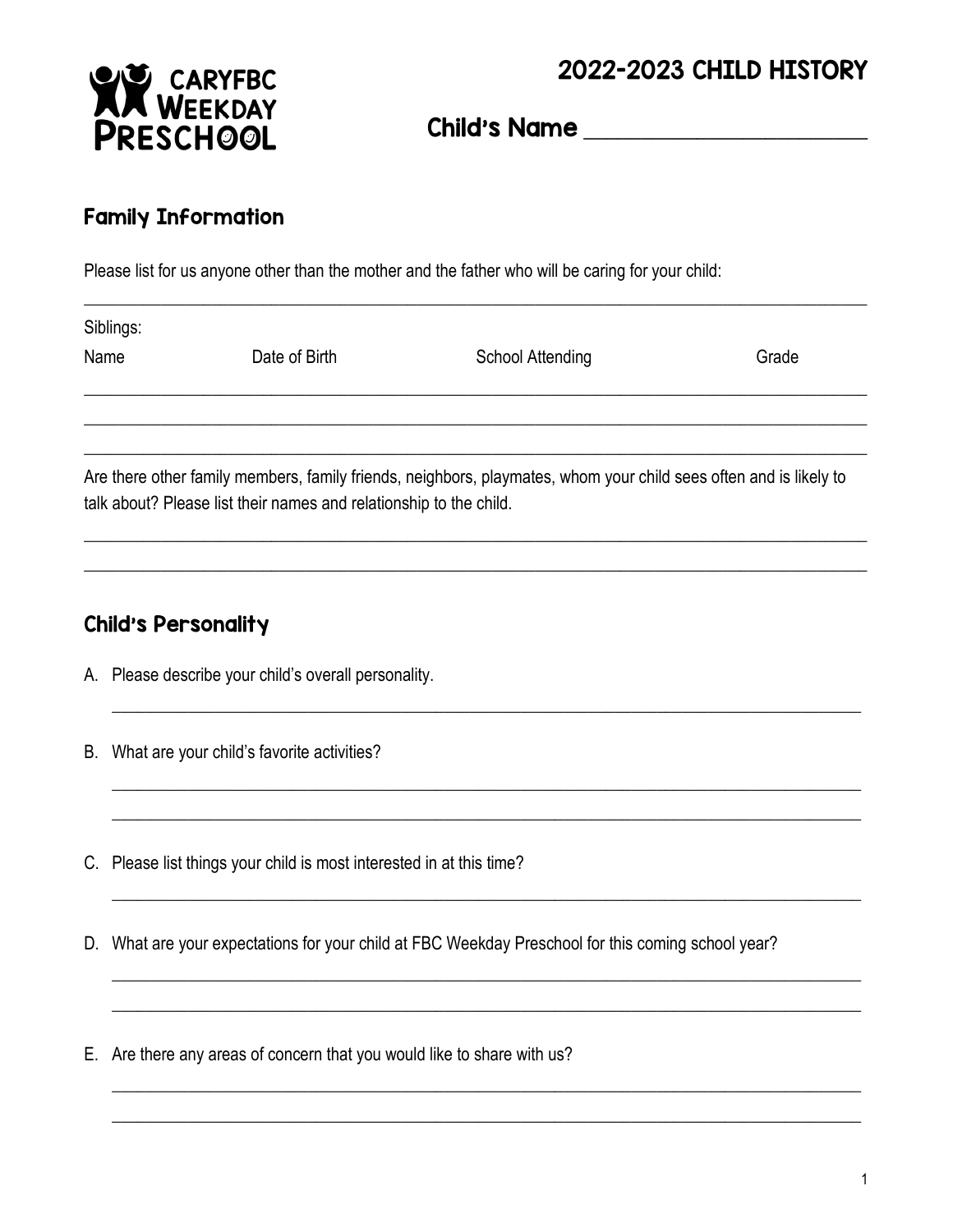## 2022-2023 CHILD HISTORY



#### Communication/Emotions

A. What language(s) other than English are spoken regularly at home?

B. What words does your child use to describe his/her feelings?

- C. How does your child show affection?
- D. What scares your child?

### Separation

- A. How does your child react when he/she is left with a babysitter?
- B. Please list any care/preschool arrangements your child has had from birth to the present.

\_\_\_\_\_\_\_\_\_\_\_\_\_\_\_\_\_\_\_\_\_\_\_\_\_\_\_\_\_\_\_\_\_\_\_\_\_\_\_\_\_\_\_\_\_\_\_\_\_\_\_\_\_\_\_\_\_\_\_\_\_\_\_\_\_\_\_\_\_\_\_\_\_\_\_\_\_\_\_\_\_\_\_\_\_\_\_\_

\_\_\_\_\_\_\_\_\_\_\_\_\_\_\_\_\_\_\_\_\_\_\_\_\_\_\_\_\_\_\_\_\_\_\_\_\_\_\_\_\_\_\_\_\_\_\_\_\_\_\_\_\_\_\_\_\_\_\_\_\_\_\_\_\_\_\_\_\_\_\_\_\_\_\_\_\_\_\_\_\_\_\_\_\_\_\_\_

\_\_\_\_\_\_\_\_\_\_\_\_\_\_\_\_\_\_\_\_\_\_\_\_\_\_\_\_\_\_\_\_\_\_\_\_\_\_\_\_\_\_\_\_\_\_\_\_\_\_\_\_\_\_\_\_\_\_\_\_\_\_\_\_\_\_\_\_\_\_\_\_\_\_\_\_\_\_\_\_\_\_\_\_\_\_\_\_

\_\_\_\_\_\_\_\_\_\_\_\_\_\_\_\_\_\_\_\_\_\_\_\_\_\_\_\_\_\_\_\_\_\_\_\_\_\_\_\_\_\_\_\_\_\_\_\_\_\_\_\_\_\_\_\_\_\_\_\_\_\_\_\_\_\_\_\_\_\_\_\_\_\_\_\_\_\_\_\_\_\_\_\_\_\_\_\_

\_\_\_\_\_\_\_\_\_\_\_\_\_\_\_\_\_\_\_\_\_\_\_\_\_\_\_\_\_\_\_\_\_\_\_\_\_\_\_\_\_\_\_\_\_\_\_\_\_\_\_\_\_\_\_\_\_\_\_\_\_\_\_\_\_\_\_\_\_\_\_\_\_\_\_\_\_\_\_\_\_\_\_\_\_\_\_\_ \_\_\_\_\_\_\_\_\_\_\_\_\_\_\_\_\_\_\_\_\_\_\_\_\_\_\_\_\_\_\_\_\_\_\_\_\_\_\_\_\_\_\_\_\_\_\_\_\_\_\_\_\_\_\_\_\_\_\_\_\_\_\_\_\_\_\_\_\_\_\_\_\_\_\_\_\_\_\_\_\_\_\_\_\_\_\_\_

\_\_\_\_\_\_\_\_\_\_\_\_\_\_\_\_\_\_\_\_\_\_\_\_\_\_\_\_\_\_\_\_\_\_\_\_\_\_\_\_\_\_\_\_\_\_\_\_\_\_\_\_\_\_\_\_\_\_\_\_\_\_\_\_\_\_\_\_\_\_\_\_\_\_\_\_\_\_\_\_\_\_\_\_\_\_\_\_ \_\_\_\_\_\_\_\_\_\_\_\_\_\_\_\_\_\_\_\_\_\_\_\_\_\_\_\_\_\_\_\_\_\_\_\_\_\_\_\_\_\_\_\_\_\_\_\_\_\_\_\_\_\_\_\_\_\_\_\_\_\_\_\_\_\_\_\_\_\_\_\_\_\_\_\_\_\_\_\_\_\_\_\_\_\_\_\_

\_\_\_\_\_\_\_\_\_\_\_\_\_\_\_\_\_\_\_\_\_\_\_\_\_\_\_\_\_\_\_\_\_\_\_\_\_\_\_\_\_\_\_\_\_\_\_\_\_\_\_\_\_\_\_\_\_\_\_\_\_\_\_\_\_\_\_\_\_\_\_\_\_\_\_\_\_\_\_\_\_\_\_\_\_\_\_\_

\_\_\_\_\_\_\_\_\_\_\_\_\_\_\_\_\_\_\_\_\_\_\_\_\_\_\_\_\_\_\_\_\_\_\_\_\_\_\_\_\_\_\_\_\_\_\_\_\_\_\_\_\_\_\_\_\_\_\_\_\_\_\_\_\_\_\_\_\_\_\_\_\_\_\_\_\_\_\_\_\_\_\_\_\_\_\_\_ \_\_\_\_\_\_\_\_\_\_\_\_\_\_\_\_\_\_\_\_\_\_\_\_\_\_\_\_\_\_\_\_\_\_\_\_\_\_\_\_\_\_\_\_\_\_\_\_\_\_\_\_\_\_\_\_\_\_\_\_\_\_\_\_\_\_\_\_\_\_\_\_\_\_\_\_\_\_\_\_\_\_\_\_\_\_\_\_

\_\_\_\_\_\_\_\_\_\_\_\_\_\_\_\_\_\_\_\_\_\_\_\_\_\_\_\_\_\_\_\_\_\_\_\_\_\_\_\_\_\_\_\_\_\_\_\_\_\_\_\_\_\_\_\_\_\_\_\_\_\_\_\_\_\_\_\_\_\_\_\_\_\_\_\_\_\_\_\_\_\_\_\_\_\_\_\_

\_\_\_\_\_\_\_\_\_\_\_\_\_\_\_\_\_\_\_\_\_\_\_\_\_\_\_\_\_\_\_\_\_\_\_\_\_\_\_\_\_\_\_\_\_\_\_\_\_\_\_\_\_\_\_\_\_\_\_\_\_\_\_\_\_\_\_\_\_\_\_\_\_\_\_\_\_\_\_\_\_\_\_\_\_\_\_\_

C. Were any of these arrangements difficult for your child?

### Health History

- A. Please list your child's allergies, if any.
- B. Does your child have any physical restrictions?
- C. Does your child take any medications regularly?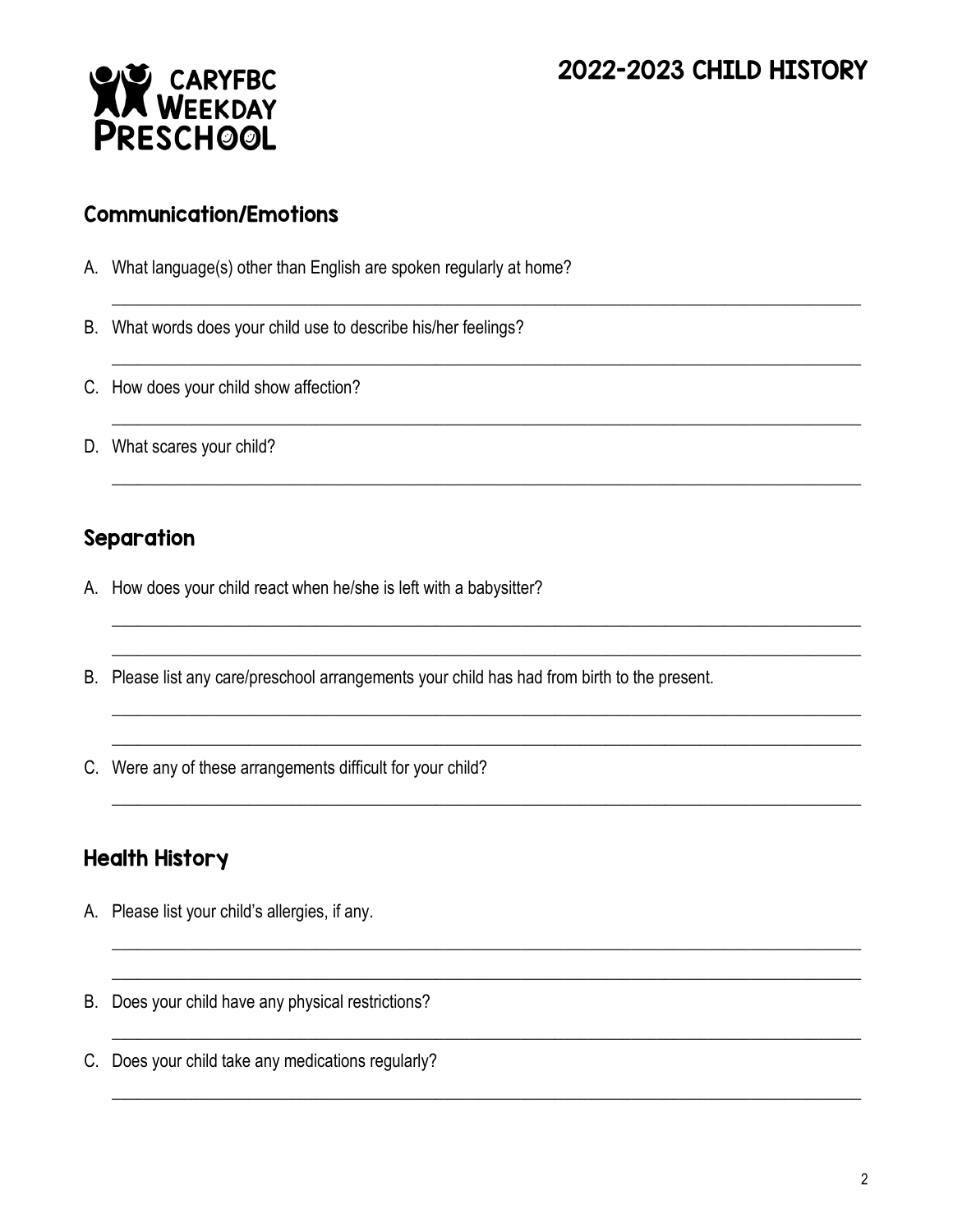## 2022-2023 CHILD HISTORY



#### Child's Development

A. Did your child have difficulty at birth or shortly after birth? Were (are) there any concerns about development?

\_\_\_\_\_\_\_\_\_\_\_\_\_\_\_\_\_\_\_\_\_\_\_\_\_\_\_\_\_\_\_\_\_\_\_\_\_\_\_\_\_\_\_\_\_\_\_\_\_\_\_\_\_\_\_\_\_\_\_\_\_\_\_\_\_\_\_\_\_\_\_\_\_\_\_\_\_\_\_\_\_\_\_\_\_\_\_\_ \_\_\_\_\_\_\_\_\_\_\_\_\_\_\_\_\_\_\_\_\_\_\_\_\_\_\_\_\_\_\_\_\_\_\_\_\_\_\_\_\_\_\_\_\_\_\_\_\_\_\_\_\_\_\_\_\_\_\_\_\_\_\_\_\_\_\_\_\_\_\_\_\_\_\_\_\_\_\_\_\_\_\_\_\_\_\_\_

\_\_\_\_\_\_\_\_\_\_\_\_\_\_\_\_\_\_\_\_\_\_\_\_\_\_\_\_\_\_\_\_\_\_\_\_\_\_\_\_\_\_\_\_\_\_\_\_\_\_\_\_\_\_\_\_\_\_\_\_\_\_\_\_\_\_\_\_\_\_\_\_\_\_\_\_\_\_\_\_\_\_\_\_\_\_\_\_ \_\_\_\_\_\_\_\_\_\_\_\_\_\_\_\_\_\_\_\_\_\_\_\_\_\_\_\_\_\_\_\_\_\_\_\_\_\_\_\_\_\_\_\_\_\_\_\_\_\_\_\_\_\_\_\_\_\_\_\_\_\_\_\_\_\_\_\_\_\_\_\_\_\_\_\_\_\_\_\_\_\_\_\_\_\_\_\_

\_\_\_\_\_\_\_\_\_\_\_\_\_\_\_\_\_\_\_\_\_\_\_\_\_\_\_\_\_\_\_\_\_\_\_\_\_\_\_\_\_\_\_\_\_\_\_\_\_\_\_\_\_\_\_\_\_\_\_\_\_\_\_\_\_\_\_\_\_\_\_\_\_\_\_\_\_\_\_\_\_\_\_\_\_\_\_\_ \_\_\_\_\_\_\_\_\_\_\_\_\_\_\_\_\_\_\_\_\_\_\_\_\_\_\_\_\_\_\_\_\_\_\_\_\_\_\_\_\_\_\_\_\_\_\_\_\_\_\_\_\_\_\_\_\_\_\_\_\_\_\_\_\_\_\_\_\_\_\_\_\_\_\_\_\_\_\_\_\_\_\_\_\_\_\_\_

\_\_\_\_\_\_\_\_\_\_\_\_\_\_\_\_\_\_\_\_\_\_\_\_\_\_\_\_\_\_\_\_\_\_\_\_\_\_\_\_\_\_\_\_\_\_\_\_\_\_\_\_\_\_\_\_\_\_\_\_\_\_\_\_\_\_\_\_\_\_\_\_\_\_\_\_\_\_\_\_\_\_\_\_\_\_\_\_

\_\_\_\_\_\_\_\_\_\_\_\_\_\_\_\_\_\_\_\_\_\_\_\_\_\_\_\_\_\_\_\_\_\_\_\_\_\_\_\_\_\_\_\_\_\_\_\_\_\_\_\_\_\_\_\_\_\_\_\_\_\_\_\_\_\_\_\_\_\_\_\_\_\_\_\_\_\_\_\_\_\_\_\_\_\_\_\_

\_\_\_\_\_\_\_\_\_\_\_\_\_\_\_\_\_\_\_\_\_\_\_\_\_\_\_\_\_\_\_\_\_\_\_\_\_\_\_\_\_\_\_\_\_\_\_\_\_\_\_\_\_\_\_\_\_\_\_\_\_\_\_\_\_\_\_\_\_\_\_\_\_\_\_\_\_\_\_\_\_\_\_\_\_\_\_\_

B. Does your child have any hearing, vision, or speech issues? \_\_\_\_\_\_\_\_\_\_\_\_\_\_\_\_\_ If yes, please explain:

- C. Has your child been evaluated or screened for developmental concerns? \_\_\_\_\_\_\_\_\_\_\_\_ If yes, please explain:
- D. Is your child currently receiving services or has he/she received them in the past? If yes, please explain:  $\blacksquare$

### **Discipline**

- A. To what forms of discipline does your child respond best (time outs, loss of privileges, etc.)?
- B. Describe a recent situation where you had to discipline your child.

## Family History

A. Are there any recent or current concerns in your family life (illness, stress, loss) that affect your child, that you would like to share with us?

\_\_\_\_\_\_\_\_\_\_\_\_\_\_\_\_\_\_\_\_\_\_\_\_\_\_\_\_\_\_\_\_\_\_\_\_\_\_\_\_\_\_\_\_\_\_\_\_\_\_\_\_\_\_\_\_\_\_\_\_\_\_\_\_\_\_\_\_\_\_\_\_\_\_\_\_\_\_\_\_\_\_\_\_\_\_\_\_ \_\_\_\_\_\_\_\_\_\_\_\_\_\_\_\_\_\_\_\_\_\_\_\_\_\_\_\_\_\_\_\_\_\_\_\_\_\_\_\_\_\_\_\_\_\_\_\_\_\_\_\_\_\_\_\_\_\_\_\_\_\_\_\_\_\_\_\_\_\_\_\_\_\_\_\_\_\_\_\_\_\_\_\_\_\_\_\_

\_\_\_\_\_\_\_\_\_\_\_\_\_\_\_\_\_\_\_\_\_\_\_\_\_\_\_\_\_\_\_\_\_\_\_\_\_\_\_\_\_\_\_\_\_\_\_\_\_\_\_\_\_\_\_\_\_\_\_\_\_\_\_\_\_\_\_\_\_\_\_\_\_\_\_\_\_\_\_\_\_\_\_\_\_\_\_\_ \_\_\_\_\_\_\_\_\_\_\_\_\_\_\_\_\_\_\_\_\_\_\_\_\_\_\_\_\_\_\_\_\_\_\_\_\_\_\_\_\_\_\_\_\_\_\_\_\_\_\_\_\_\_\_\_\_\_\_\_\_\_\_\_\_\_\_\_\_\_\_\_\_\_\_\_\_\_\_\_\_\_\_\_\_\_\_\_

B. Is there anything else about your child that you would like to share with us?

*Thank you for choosing FBC Weekday Preschool. We know you have choices when it comes to preschools and childcare and we are honored that you allow us to partner with you in educating and nurturing your child.*